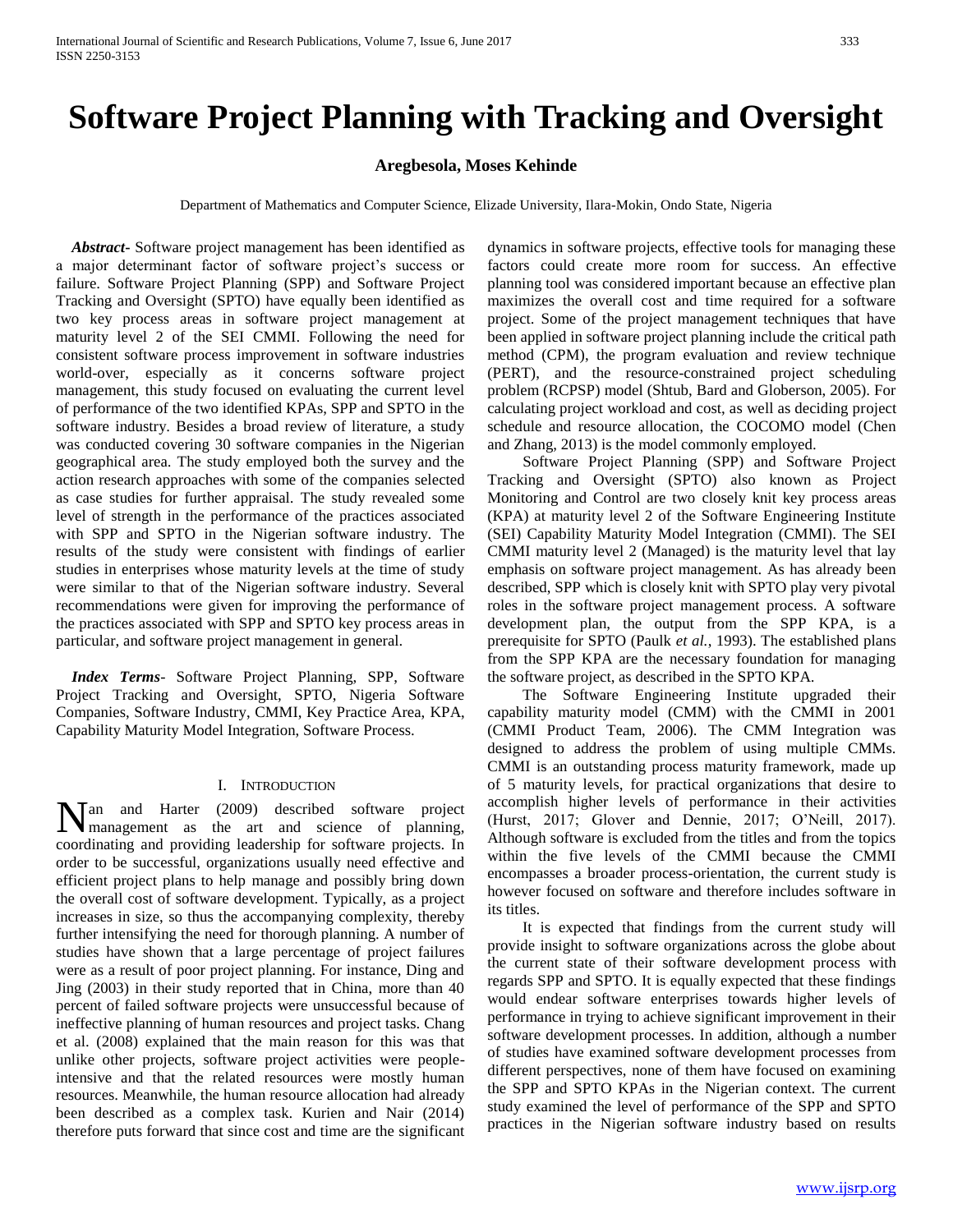obtained from some randomly selected software companies within its geographical space.

#### II. RELATED WORKS

 Although a number of studies have focused on software development companies in Nigeria including Soriyan, Mursu and Korpela (2000), Soriyan and Heeks (2004), Akinola, Osofisan and Akinkunmi (2009), Aregbesola and Akinkunmi (2010a; 2010b), Aregbesola *et al.* (2011), Aregbesola and Onwudebelu (2011), Akinola and Osofisan (2011), Aregbesola and Oluwade (2014), and Aregbesola (2017a; 2017b; 2017c; 2017d), none of them have actually examined the Software Project Planning (SPP) and Software Project Tracking and Oversight (SPTO) key process areas (KPA). This section of the study reviewed similar studies related to SPP and SPTO KPA. This section has been divided into two subsections, one for each of the discussed KPAs, SPP and SPTO.

### **1.1. Software Project Planning**

 Software Project Planning (SPP) is aimed at establishing reasonable plans for accomplishing the software engineering goals and for managing of the software project. It involves coming up with estimates for the work to be carried out, establishing the necessary commitments, and outlining the plan to get the work done (Paulk *et al.*, 1993). Typically beginning with the statement of work to be performed, SPP is usually guided by the practices of Requirements Management KPA (Aregbesola, 2017a). SPP involves iterating through a number of activities for estimating the size of the software work products as well as the needed resources. It also involves producing a schedule, identifying possible risks, assessing the risks, and negotiating commitments. The established plan forms the basis for executing and managing the events of the software project's activities and addressing the commitments to the software project's customer on the basis of constraints, resources, and software project capabilities. Paulk *et al.* (1993) further explained that the established plans are the necessary foundation for managing the software project, as described in Software Project Tracking and Oversight.

 Software Project Management (SPM) which is one of the primary factors to software success or failure cannot be effectively implemented without realistic plans. Since SPM has been a bottleneck in software engineering, with software project planning being one of its most critical activities, a number of approaches have been developed and applied with the purpose of improving its project planning practices. For instance, Han *et al.* (2015) applied an improved Max–Min Ant System algorithm to Software Project Planning to develop an appropriate worker-task assignment in a software project with the aim of maximizing cost and minimizing duration. The resulting model for software project planning made use of three important resources, namely tasks, employees, and skills. While the tasks were the jobs needed to complete the project, the employees were the workers with the requisite set of skills for performing the tasks. The developed model could make a suitable allocation of tasks to employees based on their skill sets. The experimental results from the study with regards selected projects yielded feasible solutions for optimum cost and duration as well as generating the

appropriate PERT Graph and Gantt chart of the software project, thus improving the software project management process.

 Rosso-Llopart (2005) discussed the goal of SPP to involve the establishment of a pragmatic strategy for controlling, tracking, and monitoring a complex technical project. The established strategy must deal with the project's complexity which is heavily influenced by past experience of the practitioner and has a strong effect on the project's overall outcome. It must also address the project's size which typically increases in parallel with the interdependence of the different project elements. Finally, the established strategy must equally deal with the degree of structural uncertainty, which is the degree to which requirements are solidified, as well as the ease of functional decomposition. The study equally highlighted the need to watch out for "scope creep" which is a concept that occurs when customers change requirements mid-cycle. Putting all these together, the overarching aim of project planning is to guarantee that the final result is finished on time, within budget, and exudes quality.

 The software engineers, software managers, and other stakeholders involved in the software project planning are usually trained in the software estimating and planning procedures which are applicable to their assigned tasks. Paulk *et al.* (1993) identified the three goals of software project planning to include: documenting software estimates used in planning and tracking the software project; planning and documenting software project activities and commitments; and stakeholders agree to their commitments related to the software project. Some of the commitments made in software project planning include: Designation of a project manager to be responsible for negotiating commitments and developing the project's software development plan and; The software project follows a written organizational policy for planning a software project. For software project planning to be most effective, it must be initiated at the early stages of the overall project planning process and in parallel with it.

 Han *et al.* (2015) explained that project plan development typically involves activities with tasks; cost estimation and; schedule with a completion finish date. I addition, SPP typically involves Risk Management, which comprises the anticipation of potential problems, mitigating or avoiding the problems, and tracking existing and potential problems. SPP also involves incremental release process model providing periodic demonstrations, reaching short-term goals, and checking progress towards long-term goals. Three general software project planning approaches were equally identified to include past experience, standard guidelines, and support tools. It was observed that experienced managers depended on their past experiences as well as the experiences of successful managers in creating plans. Documentations of past completed projects are usually adopted as models for project plans. A number of studies including those of requirements Alba and Chicano (2007), Chang *et al.* (2001; 2008), and Xiao, Ao and Tang (2013) reiterated that software project planning among other things consists of establishing a worker-task schedule for a software project. It was emphasized that employee skills and remunerations should be considered in assigning them to project tasks on the basis of task requirements.

### **1.2.** S**oftware Project Tracking and Oversight:**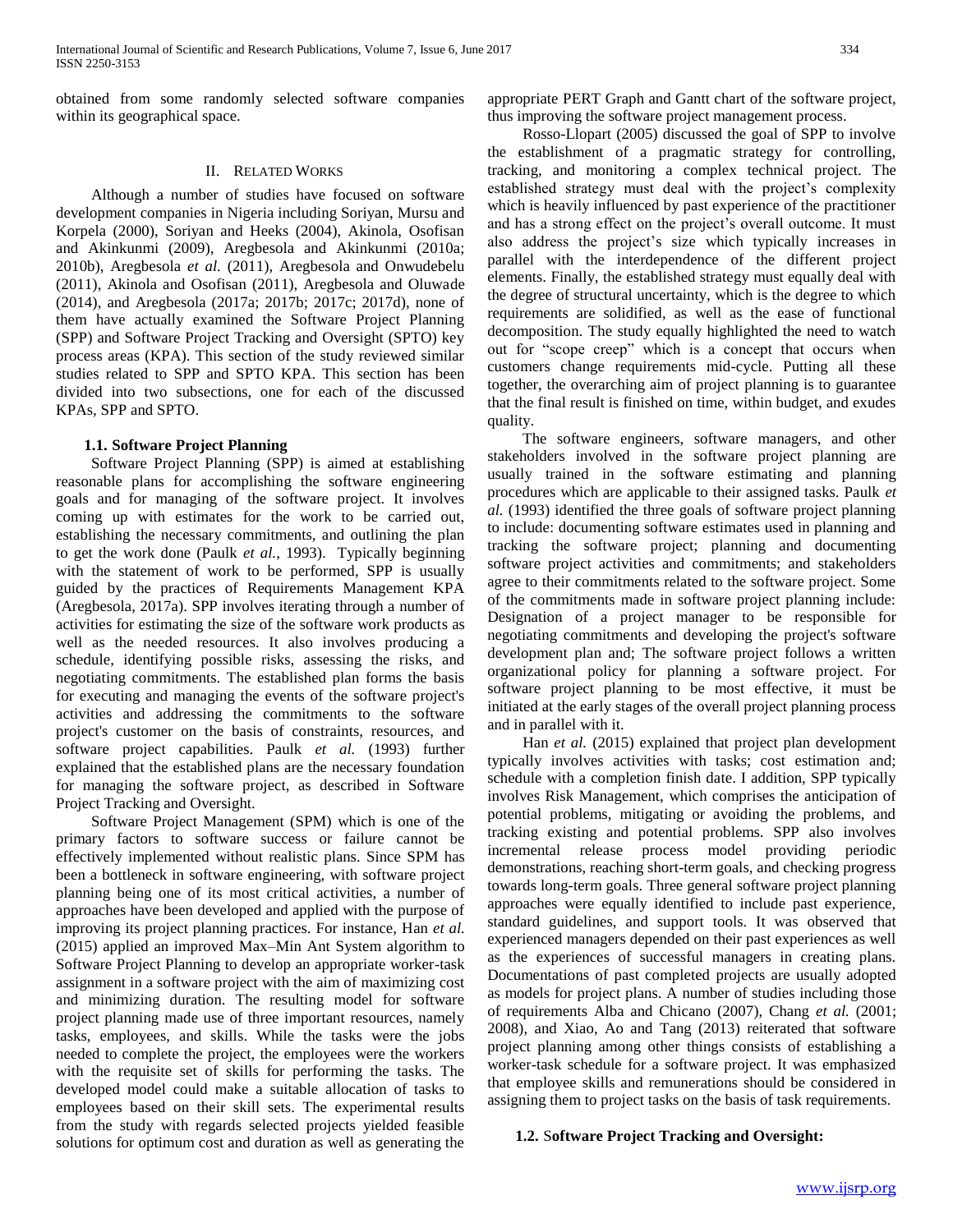Software Project Tracking and Oversight (SPTO) is aimed at establishing adequate visibility into the projects progress, enabling management to respond effectively when the performance of the software project diverges considerably from the software project plans. A software development plan, the output from the activities of the Software Project Planning KPA, is a prerequisite for Software Project Tracking and Oversight (Paulk *et al.*, 1993). The SPTO at the CMMI maturity Level 2 emphasizes tracking the project and taking necessary corrective actions. This is more or less of a reactionary approach on the part of management to the actual problems. This reactionary approach is much unlike the proactive approach of the Integrated Software Management KPA (Aregbesola, 2017b) at maturity level 3, a higher maturity level of the SEI CMMI maturity scale. This is because at maturity level 3, the software process of the project is completely defined with well-established relationship among the different activities, tasks and work products of the software project. SPTO involves tracking and reviewing the software achievements and outcomes against documented plans, estimations, and commitments, and making necessary adjustments based on the projects current accomplishments (Nalbant, 2004; Olson, Reizer and Over, 1994; Nair and Annamalai, 2013). Progress is typically determined by making comparisons between the values in the documented plan and the actual software cost, schedule, size, and effort at selected milestones and when selected software work products are completed (Paulk *et al.*, 1993; Hjalmarsson, 2013; Futrell, Shafer and Safer,2002). Corrective actions are taken when it becomes obvious that the software project's plans are not being met. Such corrective actions may typically include adjusting the software development plan to reflect the actual accomplishments or taking steps to improve the project performance or making adjustments to the remaining tasks (Amid and Moradi, 2013; Alwin, 2001; Dreon, 2000; Paulk *et al.*, 1993; Olson *et al.* 1993).

 The General Accounting Office (1999) in studying their organization observed that no software quality assurance group existed, and that there were therefore no reviews and/or audits of the activities and work products for SPTO. A weak performance was equally observed for a large portion of the KPAs associated with SPTO. As such, it was further explained that effective SPTO among other things should include: Designation of a project software manager who will be responsible for the project's software activities and outcomes; Establishment of a documented software development plan on the basis of which status monitoring and tracking of software activities are performed; Establishment and adherence to written organizational policy for managing projects; Periodic reviews of current project status and accomplishments against the software development plan; Tracking all risks associated with the software project; Explicit assignment of responsibility for software activities and work products; Keeping track of the sizes of the software work products or accompanying changes and making

necessary modifications as required and; Regular review of the SPTO activities with senior management.

 As a result of its high level of relevance, SPTO as a process area is common to a majority of the software process improvement models and plays a significant role aimed at delivering quality products within budget and schedule. The work of Baruah, Ashima and Barbaruah (2013) discussed various software process models developed to help different software organization compete favorably in the changing market environment and produce quality product. The focus was on exploring the methods commonly employed in SPTO in different small and medium scale enterprises in India. The different software models that were studied included the Capability Maturity Model CMM (Paulk *et al.*, 1993), CMM Integration (CMMI Product Team, 2006), Personal Software Process PSP (Humphrey, 2005), Team Software Process TSP (Davis and McHale, 2003), Six Sigma (Brue and Launsby, 2003; Eckes, 2001), People Capability Maturity Model PCMM (Vakaslahti, 1997), ISO 9000 (Stelzer, Mellis and Herzwurm, 1997), ISO 9001:1994 (TickIT, 1995), ISO/IEC 12207 (Singh, 1996), SPICE (Rout and Terence , 1995), BOOTSTRAP (Kuvaja, 1994), IEEE 1220 (Doran, 2006), IDEAL model (Gremba and Myers, 1997), Process Improvement for Small to Medium Enterprises PRISMS (Allen, Ramachandran and Abushama, 2003), K-model (Hwang, 2010) and TRISO (Li, 2007).

 Although the study of General Accounting Office (1999) revealed that the projects evaluated exhibited some level of SPTO practice strengths (such as the documentation of software development plans and the respective designation of responsibilities to a project software manager), the projects collectively had many weaknesses. One of the significant weaknesses identified was that none of the projects studied followed a written organizational policy for managing the software projects. This increases the risk of key tracking and oversight activities not being performed as effectively as required. As observed in the study, the increased risk was evident in the project manager's failing to: periodically review project status and accomplishments against the software development plan; track all risks associated with the software project; explicitly assign responsibilities to individuals for software activities and work products; keep track of the sizes of the software work products or accompanying changes and making necessary modifications as required, and regularly review the SPTO activities with senior management. To further buttress the points raised, Table 1 which is from the study of Lowe and Cox (1996) shows the assessment results from the SPTO KPA at some point in Hewlett-Packard's journey towards its attainment of the SEI CMM maturity Level 2, a level which it has however since surpassed. The results in Table 1 show a combined average of 54.2% for both full and partial performance of the listed practices.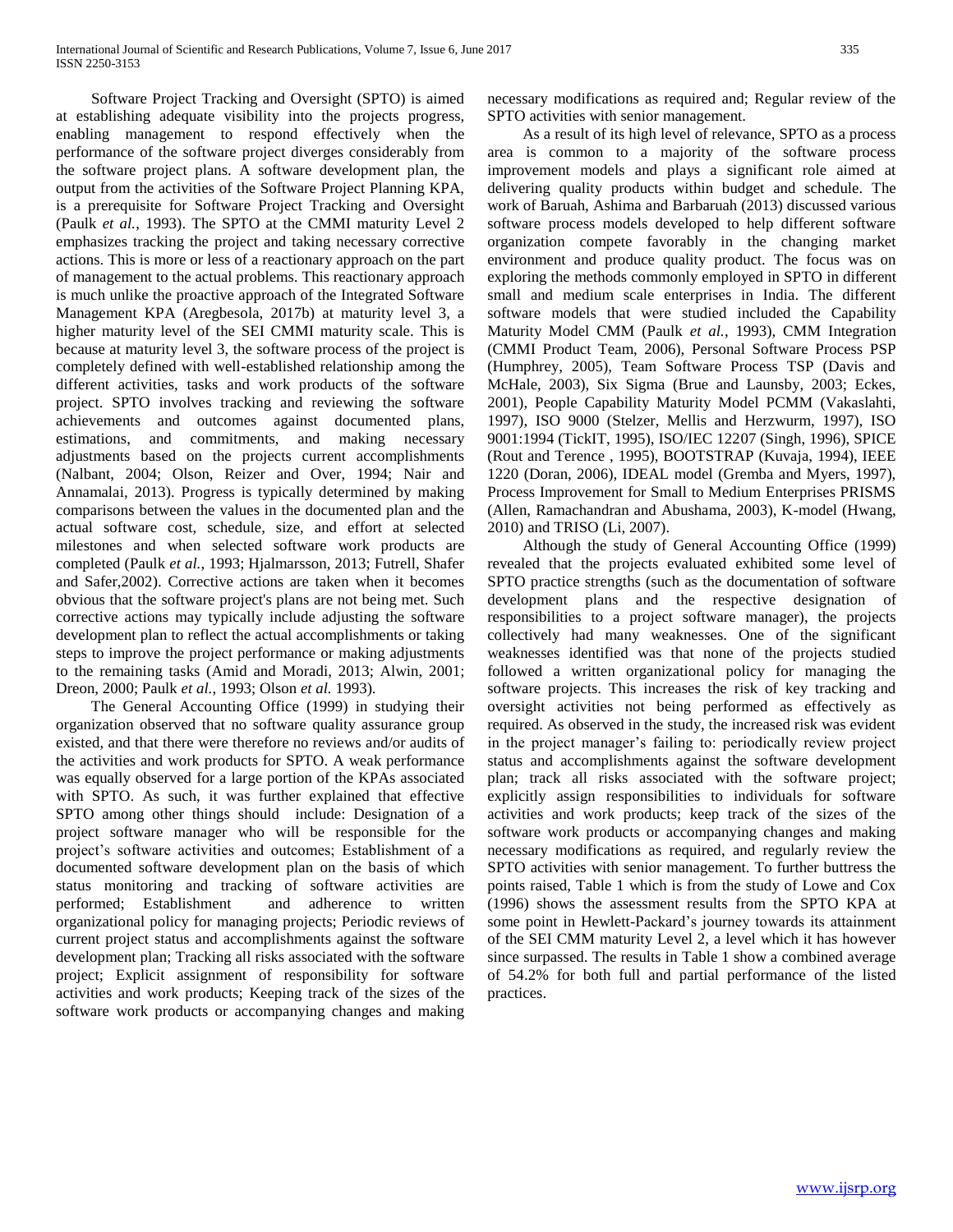| ×         | ×   | ۰.          |
|-----------|-----|-------------|
|           |     |             |
| ۰.<br>- - | . . | ٦<br>$\sim$ |

### **Table 1: Assessment results for the software project tracking and oversight key process area.**

| <b>Table I</b><br><b>Assessment Results for Software Project</b><br><b>Tracking and Oversight</b>            |                                         |                |            |
|--------------------------------------------------------------------------------------------------------------|-----------------------------------------|----------------|------------|
|                                                                                                              | Percent of Survey<br><b>Respondents</b> |                |            |
| <b>Survey Questions</b>                                                                                      | <b>Fully</b>                            | <b>Partial</b> | <b>Not</b> |
| Are the project's planned activities and deliverables tracked (e.g., schedule, effort,<br>and tests)?        | 43                                      | 24             | 33         |
| Are the actual results compared to your estimates throughout the project?                                    | 10                                      | 19             | 71         |
| If there is a variance, does someone take corrective action or explain why the<br>variance has occurred?     | 14                                      | 38             | 48         |
| Are changes to the activities, deliverables, and schedule discussed with the people<br>who will be affected? | 19                                      | 58             | 23         |
| Does someone review the project results regularly with your section and lab<br>managers?                     | 18                                      | 18             | 64         |

Source: Lowe and Cox (1996)

#### III. RESEARCH METHODOLOGY

 A survey on the level of performance of the different practices associated with the Software Project Planning (SPP) and the Software Project Tracking and Oversight (SPTO) key process areas was conducted. The research was performed on 30 software companies within the federal republic of Nigeria using an abridged version of the verified SEI Maturity Questionnaire (Zubrow *et al.*, 1994). The abridged version of the SEI Maturity Questionnaire was adopted as the research instrument for eliciting required information for the study. The questionnaire consisted of two major sections. The first sections comprised of questions regarding software process key practices within the organisation. The second section which was the response section consisted of four response options namely "Yes", "No", "NA" for Not Applicable and "DK" for Don't Know. These four options were the possible responses available to each respondent with regards to the organizations performance of the respective key practices in the given section. A total of twenty six (26) (i.e. 86.67%) of the 30 selected companies eventually participated in the study.

 Further studies, using the action research approach, was carried out on some of the selected companies to ascertain the veracity of the collected data. A direct observation and actual participation in the organizational software development activities were adopted as a means of getting firsthand information about the practices of some of the organizations, and thereafter reconciling such information with the collected data. Measurement of process-related phenomena was also performed. Print and electronic documentation were equally explored as sources of useful details about the companies and their operations. Both structured and unstructured interviews were also employed in the information elicitation process.

#### IV. RESULTS

 The results of the current study are as shown in Tables 2 and 3, and equally graphically represented as depicted by Figures 1 and 2. The results are presented in percentages of actual responses. The averages for each response option are shown in bold at the last row of each table. Discussions and resultant conclusions from these results are presented in the subsequent sections.

|             | <b>Key Practices</b>                                                                                                                  | <b>Responses</b> |                |      |           |
|-------------|---------------------------------------------------------------------------------------------------------------------------------------|------------------|----------------|------|-----------|
|             |                                                                                                                                       | Yes %            | $N_0$ % $NA$ % |      | - DK<br>% |
| a.          | Are estimates (e.g., size, cost, and schedule) documented for use in 92.31<br>planning and tracking the software project?             |                  | 7.69           | 0.00 | 0.00      |
| $b_{\cdot}$ | Do the software plans document the activities to be performed and 61.54 19.23 11.54<br>the commitments made for the software project? |                  |                |      | 7.69      |

#### **Table 2: Key Practices of the Software Project Planning (SPP) KPA**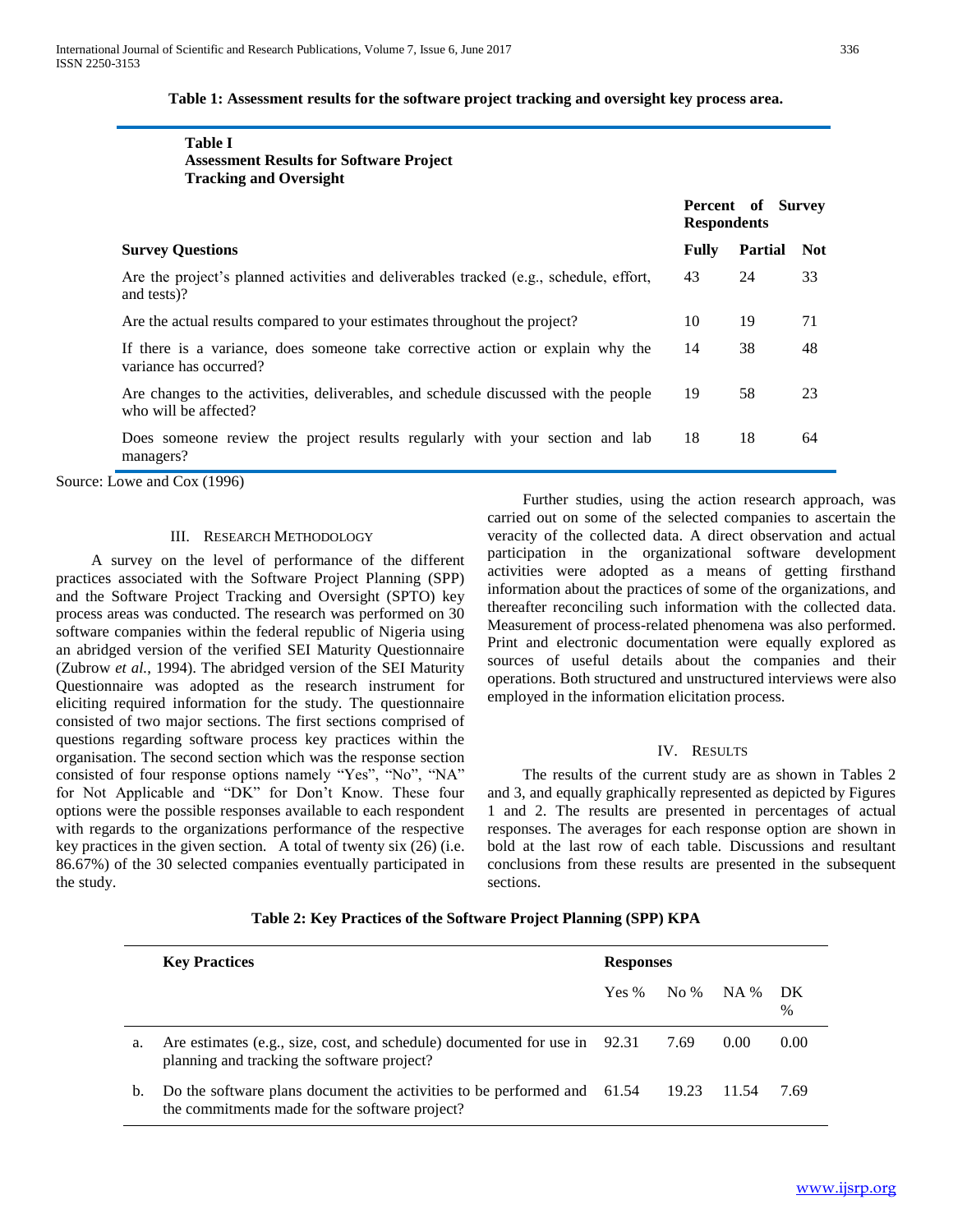|                | Average:                                                                                                                                                                                              | 56.04 | 33.52 | 5.49  | 4.95  |
|----------------|-------------------------------------------------------------------------------------------------------------------------------------------------------------------------------------------------------|-------|-------|-------|-------|
| g.             | Does the project manager review the activities for planning the<br>software project on both a periodic and event-driven basis?                                                                        | 80.77 | 15.38 | 0.00  | 3.85  |
| f.             | Are measurements used to determine the status of the activities for<br>planning the software project (e.g., completion of milestones for the<br>project planning activities as compared to the plan)? | 69.23 | 23.08 | 3.85  | 3.85  |
| e.             | Are adequate resources provided for planning the software project<br>(e.g., funding and experienced individuals)?                                                                                     | 26.92 | 57.69 | 15.38 | 0.00  |
| d.             | Does the project follow a written organizational policy for planning<br>a software project?                                                                                                           | 7.69% | 65.38 | 7.69  | 19.23 |
| $\mathbf{c}$ . | Do all affected groups and individuals agree to their commitments<br>related to the software project?                                                                                                 | 53.85 | 46.15 | 0.00  | 0.00  |



## **Figure 1: Performance against Key Practices of the Software Project Planning (SPP) KPA**

| Table 3: Key Practices of the Software Project Tracking and Oversight (SPTO) KPA |  |  |  |
|----------------------------------------------------------------------------------|--|--|--|
|----------------------------------------------------------------------------------|--|--|--|

|    | <b>Key Practices</b>                                                                                                      | <b>Responses</b> |        |             |            |
|----|---------------------------------------------------------------------------------------------------------------------------|------------------|--------|-------------|------------|
|    |                                                                                                                           | Yes $%$          | No $%$ | <b>NA</b> % | DK<br>$\%$ |
| a. | Are the project's actual results (e.g., schedule, size, and cost) 46.15<br>compared with estimates in the software plans? |                  | 19.23  | 15.38       | 19.23      |
| b. | Is corrective action taken when actual results deviate significantly<br>from the project's software plans?                | 69.23            | 26.92  | 3.85        | 0.00       |
| c. | Are changes in the software commitments agreed to by all affected 53.85<br>groups and individuals?                        |                  | 19.23  | 23.08       | 3.85       |
| d. | Does the project follow a written organizational policy for both 26.92                                                    |                  | 57.69  | 0.00        | 15.38      |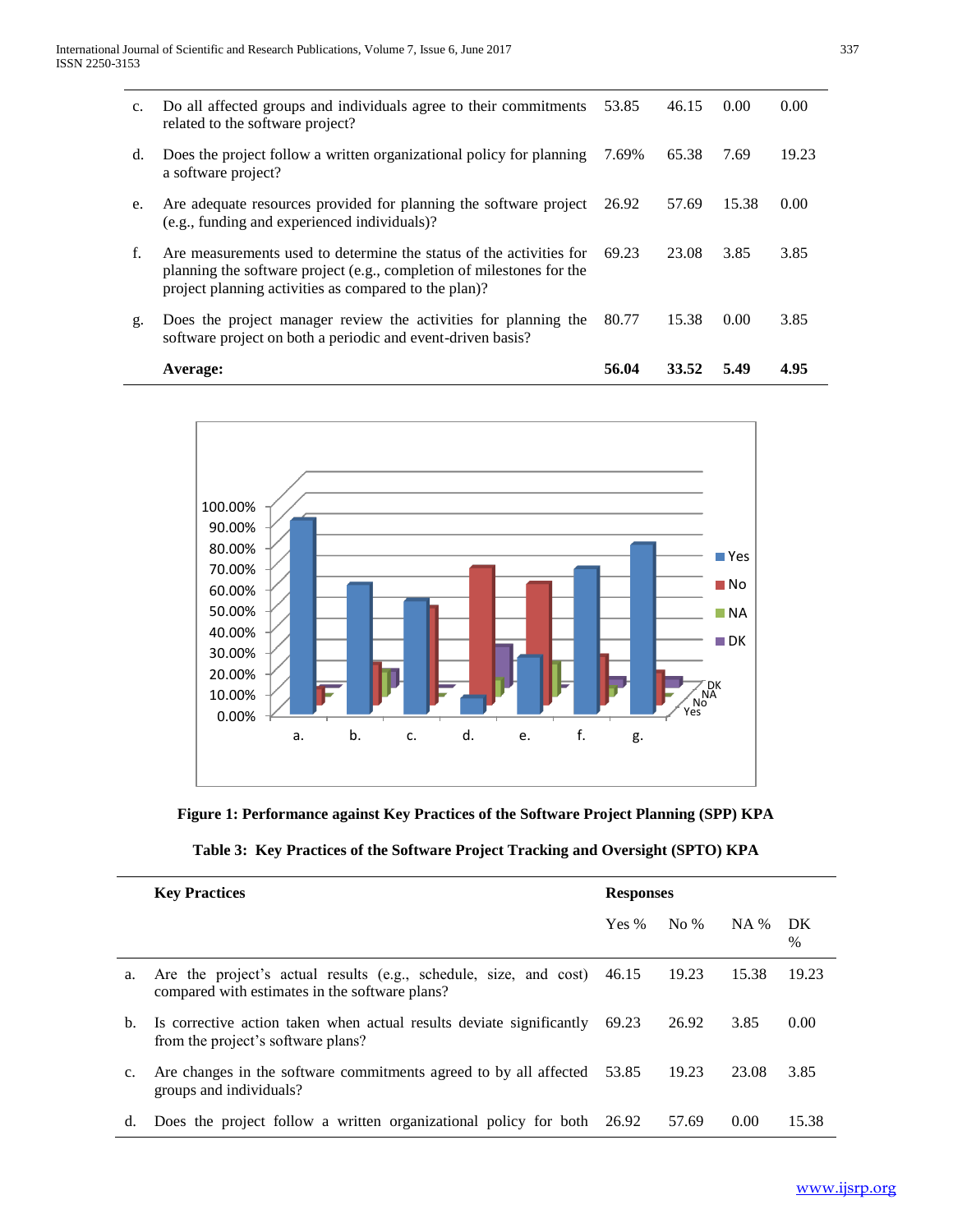tracking and controlling its software development activities?

e. Is someone on the project assigned specific responsibilities for tracking software work products and activities (e.g., effort, schedule, and budget)? 65.38 19.23 15.38 0.00 f. Are measurements used to determine the status of the activities for software tracking and oversight (e.g., total effort expended in performing tracking and oversight activities)? 76.92 15.38 7.69 0.00 g. Are the activities for software project tracking and oversight reviewed with senior management on a periodic basis (e.g., project performance, open issues, risks, and action items)? 73.08 15.38 3.85 7.69





#### **Figure 2: Performance against Key Practices of the Software Project Tracking and Oversight (SPTO) KPA**

#### V. DISCUSSION

 The results shown in Tables 2 and 3, which are graphically depicted by the charts in Figures 1 and 2 show relatively high degrees of performance of the practices associated with the Software Project Planning (SPP) and Software Project Tracking and Oversight (SPTO) KPAs, with the performance of the practices associated with SPTO being somewhat better than the performance of the practices associated with SPP. These performances are quite remarkable considering that both KPAs are associated with software process CMMI maturity level 2 (Managed) while the Nigerian software industry has been said to be at maturity level 1 according to the studies of Aregbesola and Akinkunmi (2010a; 2010b), Aregbesola *et al.* (2011), Aregbesola and Onwudebelu (2011), and Aregbesola and Oluwade (2014). Of course, results from the studies never implied that there were no software companies within the country with higher maturity levels. Therefore, software companies within the country with higher maturity levels could have accounted for the high

performances experienced in the practices associated with both KPAs despite the industry average. In a similar study carried out by General Accounting Office (1999), it was equally revealed that the projects evaluated exhibited some level of strengths in their SPP and SPTO practices, despite the fact that the organizations were obvious yet to attain the CMMI maturity level 2.

 The results obtained in the current study were equally somewhat similar to those of Lowe and Cox (1996) especially with regards to the performance of the practices associated with SPTO. While Lowe and Cox (1996) recorded a 54.2% performance of these practices, the current study recorded 58.8% performance of similar set of practices. The similarities in the results of both studies were quite consistent with expectations because the enterprise under study in Lowe and Cox (1996) were equally on their journey towards the SEI CMMI maturity level 2 at the time.

Establishing and adhering to written organizational policy for planning, tracking and controlling software development activities and projects were major weaknesses for most of the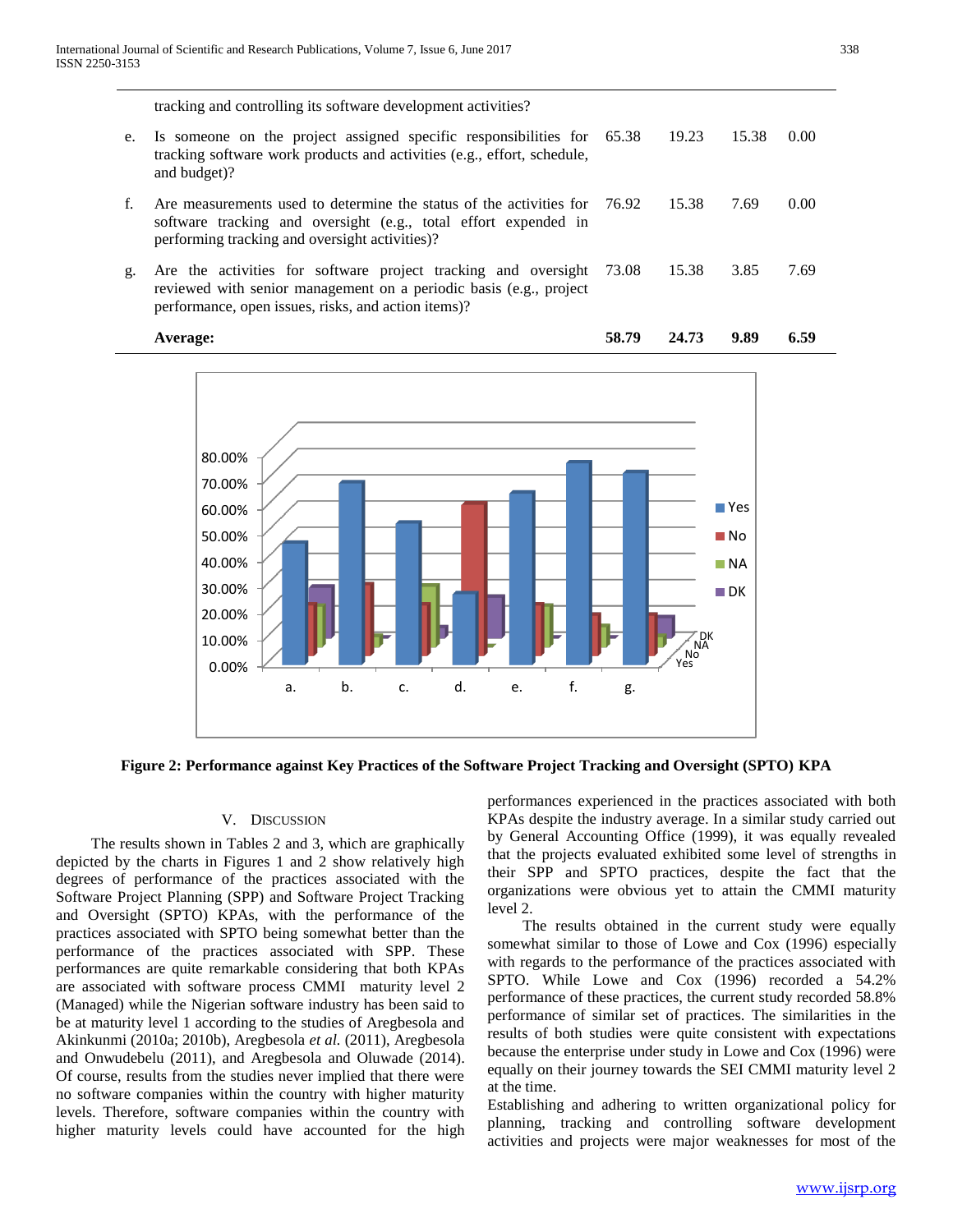organizations. Formal documentation of an organizational policy for SPP and SPTO was a major weakness across board. This observation was equally consistent with that of General Accounting Office (1999) which stated that one of the significant weaknesses identified in its study was that none of the projects studied followed a written organizational policy for managing the software projects. It was equally stated that this increased the risk of key tracking and oversight activities not being performed as effectively as required. It is therefore easy to see that although the performance of both KPA considered in this study can be said to be relative okay, the need still exists for significant improvement.

#### VI. CONCLUSION

 Considering that more than 40 percent of failed software projects have been said to be unsuccessful because of ineffective planning of human resources and project tasks, and that the reason for this was that unlike other projects, software project activities were people-intensive and that the related resources were mostly human resources; it therefore becomes imperative that training and retraining of the human resources is given utmost diligence. Also, considering that human resource allocation has been identified as a complex task, it behooves senior management to support the project manager in acquiring effective methodologies and software tools for managing resource allocation along SPP and SPTO, thereby maximizing cost and time.

 Proper documentation of the entire software process and securing stakeholder's commitment have equally been identified as key factors that must be given kin consideration when it comes to SPP and SPTO. Besides the software project following a written organizational policy for SPP and SPTO, another commitment that is an absolute necessity for success in these KPAs is the designation of a project manager to be responsible for negotiating commitments and establishing the project's software development plan. The appointment of a project manager is an absolute necessity because he would be responsible for the majority of all the other commitments. For software project planning to be most effective, it must be initiated at the early stages of the overall project planning process and in parallel with it.

 The current study focused on Software Project Planning (SPP) and Software Project Tracking and Oversight (SPTO). Existing works on the two KPAs were reviewed and research result on the level of performance of both KPAs in the Nigerian software industry was equally presented. By using survey and action research methods, it was shown that the performance of the practices associated with the two KPAs was relatively strong in the Nigerian software industry. There however still exists plenty of room for improvement in the performance of the practices in the KPAs. The industry should therefore endeavor not just to maintain the current performance level, but strive to bring about significant improvements. Considering the pivotal role SPP and SPTO KPAs play in the software development process, it is quite certain that an improvement in the performance of the practices associated with them will result in significant productivity enhancements and improved software process maturity.

#### **REFERENCES**

- [1] Alba E. and Chicano F. (2007). "Software project management with gas", Information Sciences, vol. 177 no. 1, pp. 2380–2401.
- [2] Allen P., Ramachandran M. and Abushama H. (2003). " PRISMS: an Approach to Software Process Improvement for Small to Medium Enterprises", in Proc. of the Third International Conference On Quality Software (QSIC'03). pp. 1-4.
- [3] Alwin L. F. (2001). Texas Can Benefit From Using a Standard Framework to Manage Software Development. A Pilot Study Using the Capability Maturity Model for Software. November. Report No. 02-008.
- [4] Amid A., Moradi S. (2013). A Framework for Software Quality Assessment. Technical Journal of Engineering and Applied Sciences.
- [5] Aregbesola M. K. (2017a). Exploring Requirements Management with Software Subcontract and Configuration Management. Manuscript submitted for publication.
- Aregbesola M. K. (2017b). Integrated Software Management and Product Engineering. Manuscript submitted for publication. International Journal of Scientific & Engineering Research (IJSER). In press.
- [7] Aregbesola M. K. (2017c). Experiential Appraisal of Organizational Process Focus and Process Definition in Nigerian Software Companies. Journal of Scientific and Engineering Research. In press.
- [8] Aregbesola M. K. (2017d). Investigating Training Program and Intergroup Coordination in relation to Peer Review in Nigerian Software Companies. Journal of Scientific and Engineering Research. In press.
- [9] Aregbesola M. K. and Oluwade B. A. An Experimental Evaluation of Defect Prevention and Change Management in Software Process Optimization in the Nigerian Software Industry. ARPN Journal of Systems and Software Vol.4, No.1, 2014, pp. 5-11.
- [10] Aregbesola M. Kehinde and B.O. Akinkunmi. (2010a). Software Process Implementation – A focus on the Nigerian Software Industry. Journal of Research in Physical Sciences, Vol. 6, No. 2, 2010, pp. 9 – 14.
- [11] Aregbesola M. Kehinde, Babatunde O. Akinkunmi and Olalekan S. Akinola. Process Maturity Assessment of the Nigerian Software Industry. International Journal of Advances in Engineering and Technology (IJAET), Vol.1, Issue 4, 2011, pp. 10-25.
- [12] Aregbesola M.K. and B.O. Akinkunmi. (2010b). Software Process Implementation – A focus on the Nigerian Software Industry. International Research and Development Institute (IRDI), World Congress on Research and Development, Conference Center, University of Ibadan, 5th - 8th October 2010. Vol. 5, No. 6, pg.111-116.
- [13] Aregbesola M.K. and Onwudebelu U.: Typical Software Quality Assurance and Quality Management Issues in the Nigerian Software Industry. National Association for Science, Humanities & Education Research, 8th National Conference, University of Ado Ekiti, Ado Ekiti, September 14-17, 2011.
- [14] Baruah N., Ashima, and Barbaruah K. (2013). Software Project Tracking and Oversight and Its Different Measures. International Journal of Scientific and Research Publications, Volume 3, Issue 9.
- [15] Brue G. and Launsby R. G. (2003). Design for Six Sigma, McGraw-Hill Professional.
- [16] Chang C. K., Hsin Yi J., Yu D., Dan Z. and Yujia G.(2008). "Time-line based model for software project scheduling with genetic algorithms", Information and Software Technology, vol. 50 no. 11, pp. 1142–1154.
- [17] Chang C.K., Christensen M.J., and Zhang T. (2001). "Genetic Algorithms for Project Management," Annals of Software Eng., vol. 11, pp. 107- 139.
- [18] Chen W. N. and Zhang. J. (2013). "Ant Colony Optimization for Software Project Scheduling and Staffing with an Event-Based Scheduler," IEEE Trans. Software Engineering. Jan. vol. 39, no. 1, pp.1-17.
- [19] CMMI Product Team (2006): 'CMMI for Development, Version 1.2 -CMMI-DEV, V1.2', Software Engineering Institute, Carnegie Mellon University.
- [20] Davis N. and J. McHale,(2003). "Relating the Team Software ProcessSM(TSP SM) to the Capability Maturity Model ® for Software(SW-CMM®) With Strategy and Overview by Watts S. Humphrey ",Carnegie Mellon Software Engineering Institute, Technical Report CMU/SEI-2002- TR-008 ESC-TR-2002-008.